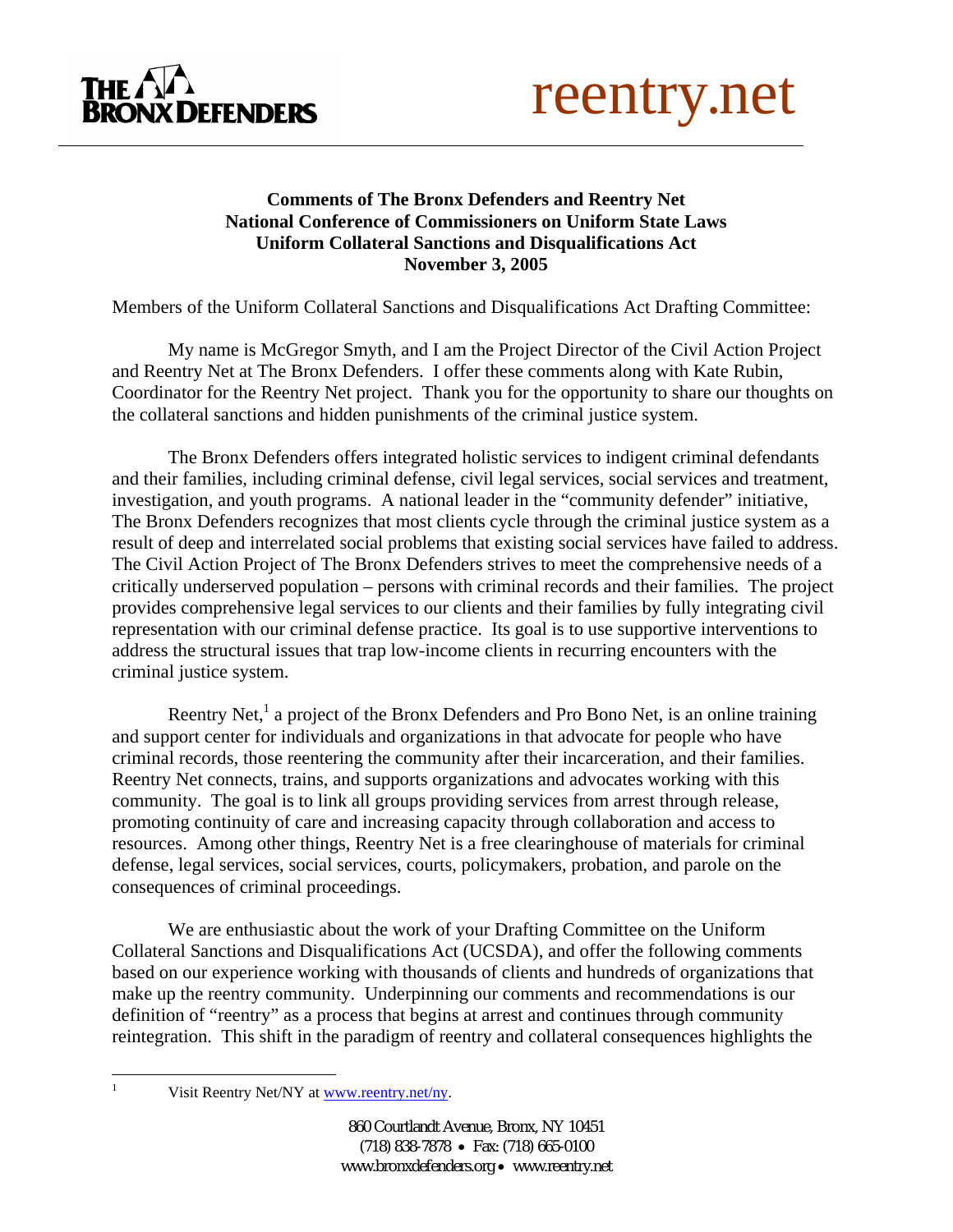substantial role that criminal defense attorneys can play in the process and expands the focus beyond convictions.

#### **RECOMMENDATIONS**

The Drafting Committee recognizes that if formerly incarcerated people cannot find work, shelter, or help, they are much more likely to be caught in a recurring cycle of crime. This cycle of crime is perpetuated in significant part by the collateral damage inflicted by the criminal justice system. Complications such as a loss of benefits, a job, or a home often serve as the catalyst for entry into the criminal justice system, along with deeper problems such as homelessness, addiction, unemployment, or mental illness.<sup>2</sup> The ensuing arrest, criminal charge, or conviction can result in significant legal and practical disabilities that only exacerbate the social problems that often contribute to criminal behavior.<sup>3</sup>

At every stage of the criminal justice system, from arrest to reintegration into the community, indigent defendants suffer significant and disproportionate non-criminal consequences resulting from the criminal charges.[4](#page-1-2) These "invisible punishments" are severe and often unforeseen. Simply being accused of a crime frequently causes the loss of a hardearned job for a person who has striven to establish self-sufficiency. Convictions can lead to immediate eviction, termination of employment, loss of benefits, or deportation.

The November 2005 draft of the UCSDA is an impressive array of provisions that would benefit many of our clients. We believe, however, that there are a number of areas that warrant further development.

### **OVERALL RECOMMENDATIONS**

In general, we would urge the Drafting Committee to consider four important features of any legislation in this area.<sup>[5](#page-1-3)</sup> First, legislation should require data collection and reporting requirements. We really have very little empirical information on the incidence of these sanctions, such as how many employment licenses are denied because of a criminal record, or even how many public housing applications are denied. Second, bills must have strong enforcement provisions - both administrative remedies and enforcement and private rights of action. Third, proposals should use guided discretion, or have lists of factors to guide decisionmaking.<sup>[6](#page-1-4)</sup> Fourth, legislation should have financial incentives such as bonding, tax

 $\overline{a}$ 

<span id="page-1-0"></span><sup>2</sup> *See, e.g.*, McGregor Smyth, *Bridging the Gap: A Practical Guide to Civil-Defender Collaboration*, 37 CLEARINGHOUSE REV. (J. POVERTY L. & POL'Y), May-June 2003, at 56, available at

http://www.nlada.org/DMS/Documents/1058455948.26/Bridging%20the%20Gap.pdf. 3

<span id="page-1-1"></span>*Id.* at 57. Our office hopes that a broader recognition that these disabilities are not only draconian and disproportionate, but also actually foster recidivism rather than acting as disincentives to crime, will lead to a largescale reassessment and repeal of these sanctions.<br><sup>4</sup> *See generally* McGregor Smyth, The Bronx Defenders, *The Consequences of Criminal Proceedings in New* 

<span id="page-1-2"></span>*York State: A Guide for Criminal Defense Attorneys and Other Advocates for Persons with Criminal Records* (4<sup>th</sup> ed. Aug. 2005) (discussing the hidden consequences of a criminal proceeding in New York), available at http://www.reentry.net/ny. 5

<span id="page-1-3"></span> $A$ dapted from comments by Kirsten Levingston of the Brennan Center.

<span id="page-1-4"></span>The UCSDA artfully uses this technique.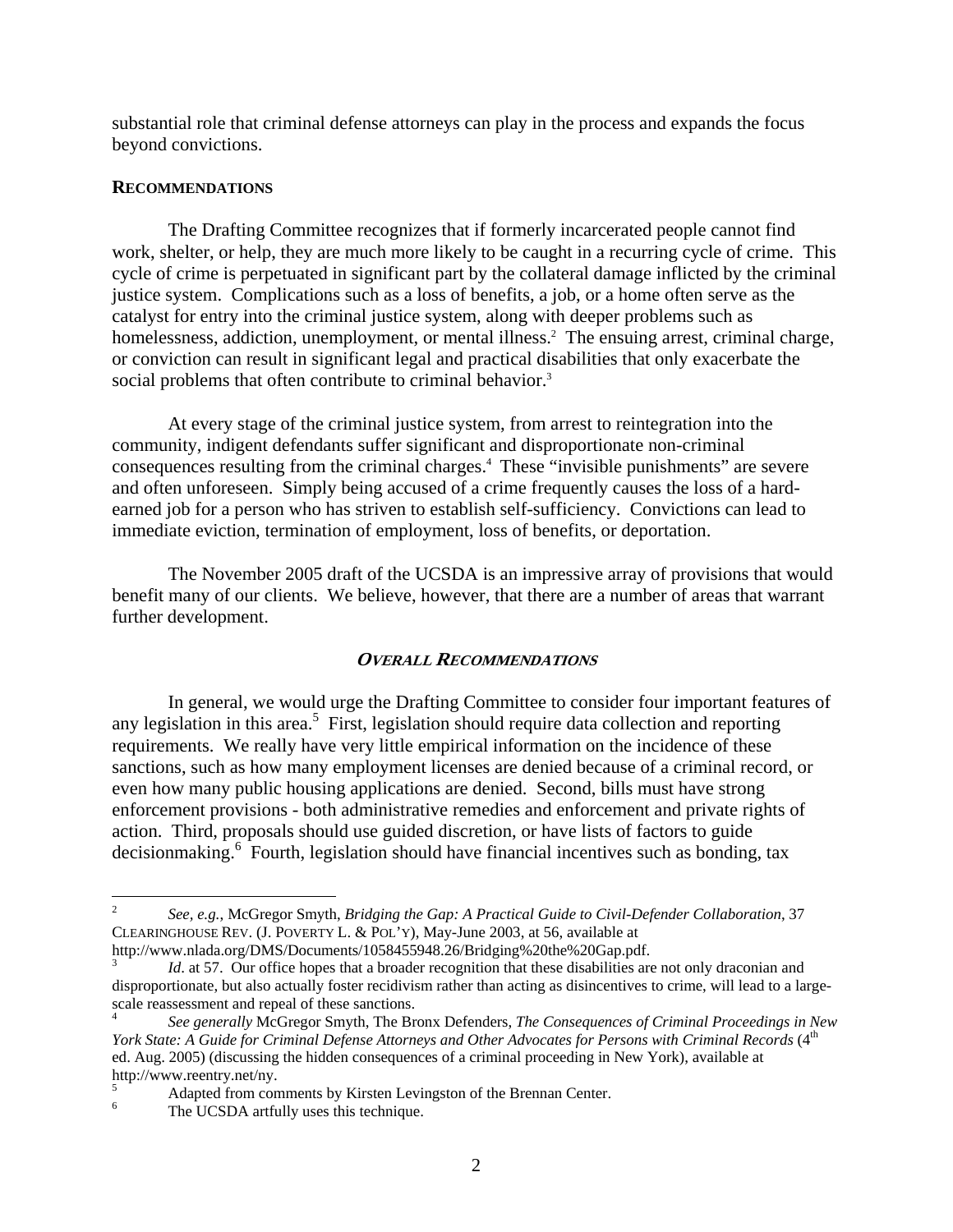<span id="page-2-1"></span>incentives, or bonuses built into the funding regime to encourage desired behaviors by decisionmakers.

## **A. Use Statutory Language that Reduces Collateral Damage and Promotes Reintegration.**

Statutory language frames issues of public policy and establishes legal definitions. Model codes, in particular, have the power to change the way that lawmakers and policymakers approach significant problems. Given the Drafting Committee's recognition of the gravity of the consequences resulting from criminal justice involvement, we urge the Committee to make an explicit decision to use language that itself reduces the stigma of this involvement and promotes more effective reentry.

Model language should avoid the use of such labels as "offender," "ex-offender," or "felon" in favor of more neutral descriptors as "person with a criminal record" or "person with a felony conviction." This language is more precise and better corresponds to the statutes and policies that impose sanctions based on one's criminal record. Such specificity also helps to clarify the different points in the criminal process where a sanction is imposed. Continuing to use these pejorative labels is as counterproductive, in its own way, as the legal barriers themselves. To promote and plan for the reintegration of formerly incarcerated persons into society, a model statute must discuss them as real people, with family and community ties, not merely as "ex-offenders."

## **B. Expand the Scope of the Act Beyond Convictions to Cover Arrests.**

The discussion of collateral sanctions must address all of the legal barriers and invisible punishments faced by people with even the most minor criminal histories, including those who were arrested but not convicted. The Drafting Committee has already recognized that hidden sanctions are not limited to felony convictions. Indeed, felony convictions are a substantial minority of cases. In 2002 in New York State, for example, more than two-thirds of adult arrests were for misdemeanors, while only 9% were for violent felonies.<sup>7</sup>

In fact, individuals who have been through proceedings for misdemeanors and even noncriminal violations are disproportionately burdened by the unforeseen consequences of these proceedings, especially given the very minor nature of their charges. For example:

! A plea to disorderly conduct, defined by New York law as a non-criminal offense, makes a person presumptively ineligible for New York City public housing for two years.<sup>[8](#page-2-1)</sup>

<span id="page-2-0"></span><sup>1</sup> 7 New York State Division of Criminal Justice Services, *Criminal Justice Indicators New York State: 1998- 2002*, *at* http://criminaljustice.state.ny.us/crimnet/ojsa/areastat/areast.htm (last visited Nov. 4, 2004). Numbers were similar for New York City: almost two-thirds of adult arrests were for misdemeanors and only 11% were for violent felonies. *Id.* 

*See* N.Y. Penal Law § 240.20 (McKinney 2002) (defining disorderly conduct); N.Y. Penal Law § 10.00(6) (McKinney 2004) (defining crime as misdemeanor or felony); N.Y. Crim. Proc. Law § 1.20(39) (McKinney 2003) (defining petty offense as violation); New York City Housing Authority Applications Manual, "Standards for Admission: Conviction Factors and End of Ineligibility Periods—Public Housing Program" Ex. F. The Supreme Court's decision in *Dep't of Housing & Urban Dev. v. Rucker*, 535 U.S. 125, 136 (2002), permits public housing authorities to evict entire families for criminal activity even if the tenant did not know of, could not foresee, or could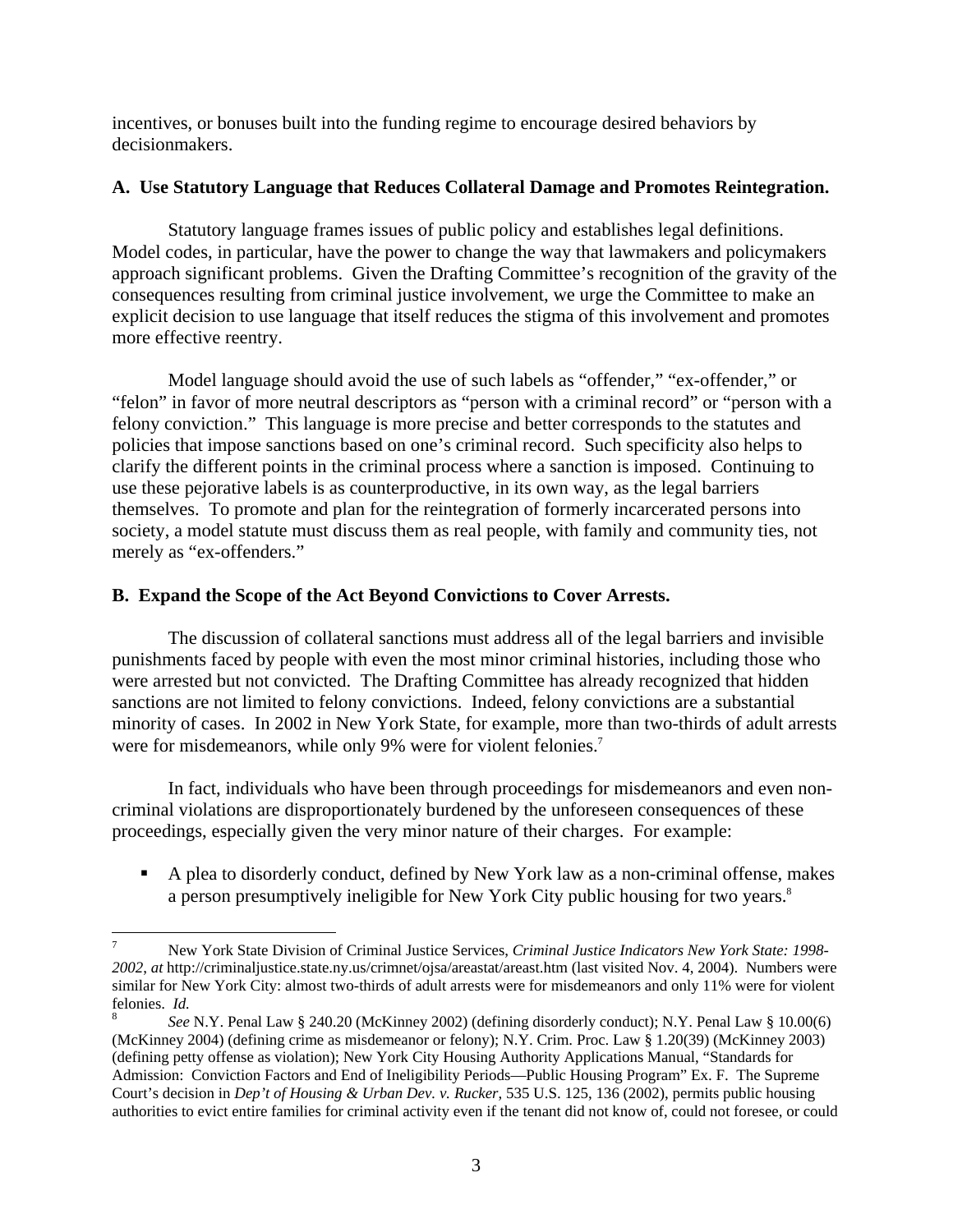- ! Two convictions for turnstile jumping can lead to deportation of a lawful permanent resident.<sup>9</sup>
- $\blacksquare$  A conviction for any crime bars a person from being a barber, boxer, or bingo operator.<sup>[10](#page-3-1)</sup>
- ! Conviction of simple possession of a marijuana cigarette makes a person ineligible for federal student loans for a year. $11$

More important, these hidden punishments are not limited to convictions. The limitation of the UCSDA to convictions significantly reduces its impact and ignores the actual experiences of those suffering under invisible punishments. As Kent Markus notes, the public now has extraordinary access to a range of criminal history data to use in any number of standardless, discretionary decisions regarding employment, housing, licensing, and other sustaining life activities[.12](#page-3-3) Because of the dearth of information on how well criminal history information works as a predictor of risk, decisionmakers concerned with liability and the appearance of impropriety tend to implement a zero-tolerance approach.<sup>13</sup> Private employers, landlords, and other decisionmakers are increasingly using any arrest or criminal justice involvement to deny access, regardless of the actual disposition or conviction.<sup>[14](#page-3-5)</sup>

An arrest and criminal charge alone can have a devastating impact. For example, a person charged with a crime must appear regularly in court, and the resulting days of missed work frequently cause the loss of a hard-earned job. Poorer defendants are disproportionately affected by this phenomenon, as they are more likely to have jobs without vacation benefits, flexibility, or labor protections.

In addition, a significant number of jobs require public licensing, and these licenses are frequently suspended at the moment of arrest. New York alone has over 100 licensing regimes for a variety of occupations, from barber and security guard to cosmetologist and nurse. The increased automatic dissemination of arrest data from government agencies to these licensing

not control the behavior of other occupants or guests. As Michael Barbosa notes, exclusion from low-income housing can be the equivalent to a sentence of homelessness. *See* Michael Barbosa, *Lawyering at the Margins*, 11 AM. U. J. GENDER SOC. POL'Y & L. 135, 139 (2002). 9

<span id="page-3-0"></span>Immigration and Naturalization Act (INA), § 237(a)(2)(A)(ii), 8 U.S.C. § 1227(a)(2)(A)(ii) (1997). *See also* Nina Bernstein, *When a MetroCard Led Far Out of Town*, N.Y. TIMES, Oct. 11, 2004, at B1.<br><sup>10</sup> N.Y. Gen. Bus. Law § 441 (McKinney 1996); N.Y. Unconsol. Law ch. 7, § 17(b) (McKinney 2002); N.Y.

<span id="page-3-1"></span>Exec. Law § 435(2)(c)(1) (McKinney 1996).<br>
11 N.Y. Penal Law § 221.05 (McKinney 2000); 20 U.S.C. § 1091(r)(1) (2000).<br>
12 Kent Markus, Legal and Policy Options for Dealing with Discretionary Criminal Background Checks,

<span id="page-3-3"></span><span id="page-3-2"></span>

University of Toledo College of Law Symposium on the Legal Barriers to Reentry in Ohio: The ABA Collateral Sanctions in Theory and Practice (Sept. 24, 2004). Devah Pager studied the consequences of a criminal record for the employment outcomes of African American and white job seekers. Using matched pairs of individuals applying for entry-level jobs, she found that a criminal record presents a major barrier to employment. *See* Devah Pager, *The Mark of a Criminal Record*, 108 AM. J. SOCIOLOGY 937 (2003). Moreover, a white person with a criminal record was more likely to get a call-back interview than an African American without one. *Id.* at 958.<br><sup>13</sup> See Devah Pager, *The Mark of a Criminal Record*, 108 AM. J. SOCIOLOGY at 958 (March 2003). See also

<span id="page-3-4"></span>Jennifer Leavitt, *Walking a Tightrope: Balancing Competing Public Interests in the Employment of Criminal Offenders*, 34 CONN. L. REV. 1281, 1301-06 (2002).

<span id="page-3-5"></span>Eighty percent of large corporations perform background checks on job applicants; 69% of small businesses do. Eight years ago, only 51% of large corporations did. *See* Susan Llewelyn Leach, *Bosses Peek into Job-Seekers' Pasts*, CHRISTIAN SCI. MONITOR, Oct. 13, 2004, at 15. Landlords increasingly run background checks as well, and criminal convictions appear more frequently on routine credit histories.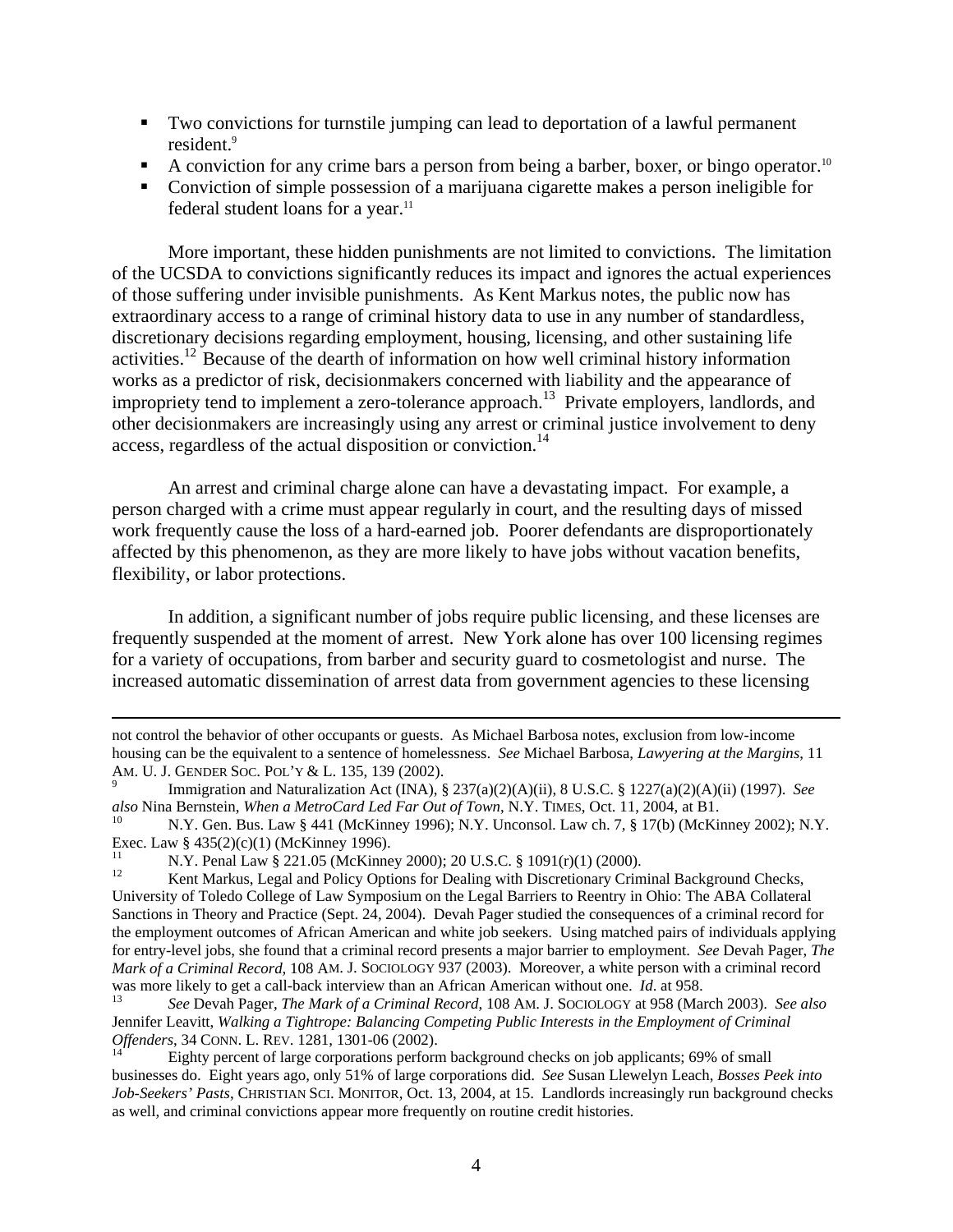regimes is making license suspensions the rule rather than the exception. In practice, this means the permanent loss of a job for many people, regardless of the outcome of the case.<sup>15</sup> Similarly, an arrest often triggers termination proceedings in publicly subsidized or private housing, without regard to the eventual criminal disposition.<sup>16</sup>

To provide some context, in New York State, more than one in three people arrested are never convicted of any crime or offense,<sup>17</sup> but they still suffer drastic consequences from their arrest alone. The UCSDA can protect this large population by expanding its provisions to prohibit or limit decisionmaking based on arrests without convictions.

#### **C. Limit Access to and Use of Records of Arrests that Ended in a Favorable Disposition.**

#### Seal Records of Arrests without Convictions.

Similarly, the UCSDA cannot adequately guard against these sanctions without limiting access to certain information about criminal records.<sup>18</sup> Among the most damaging types of records are arrest records where the person charged has received a favorable disposition such as a dismissal or acquittal. This category also includes arrests voided at the police precinct or cases that the District Attorney declined to prosecute. Records are made at each point in the criminal justice process after the moment of arrest, and the vicious combination of the computer age and the explosion of background investigation companies makes these records readily available without strict protections.

In New York, for example, Section 160.50 of the Criminal Procedure Law requires the automatic sealing of all official records and papers of an arrest and prosecution after a favorable disposition. Police, prosecutor, court, and state rap sheet records are all sealed and cannot be shown to any person or agency. A number of safety valve exceptions are built in, including access by law enforcement during a subsequent criminal investigation.

Many states, however, have no such protections. Many do not protect this arrest information and make it publicly available.<sup>19</sup> The same public policy that protects the rights of people with criminal convictions should also protect those subjected to failed prosecutions. As discussed above, the proscriptive provisions of the UCSDA should cover these situations. For this subpopulation, we would also argue that a further protection is warranted. When an arrest

<span id="page-4-0"></span><sup>15</sup> 15 *See* McGregor Smyth, *Holistic is Not a Bad Word: A Criminal Defense Attorney's Guide to Using Invisible Punishments as an Advocacy Strategy*, 36 U. TOL. L. REV. 479 (2005).<br><sup>16</sup> *See*, *e.g.*, 24 C.F.R. § 966.4(1)5(iii)(A) (2004) (stating that in conventional public housing, a PHA may

<span id="page-4-1"></span>terminate assistance "regardless of whether the covered person has been arrested or convicted for such activity and without satisfying the standard of proof used for a criminal conviction"); 24 C.F.R. § 982.553(c) (2004) (analogous provision for Section 8 voucher).

<span id="page-4-2"></span>*See* DCJS, *supra* note 7. In New York State and New York City, only 62% and 57.4%, respectively, of arrests resulted in convictions.<br><sup>18</sup> For an excellent discussion of the need to restrict access to criminal records, including extensive

<span id="page-4-3"></span>background statistics, see Maurice Ensellem, *Employment Screening for Criminal Records: Attorney General's Recommendations to Congress* (Comments of NELP to the US Attorney General, Aug. 5, 2005), available at www.nelp.org.<br><sup>19</sup>See Legal Action Center, *Roadblocks to Reentry*, available at www.lac.org.

<span id="page-4-4"></span>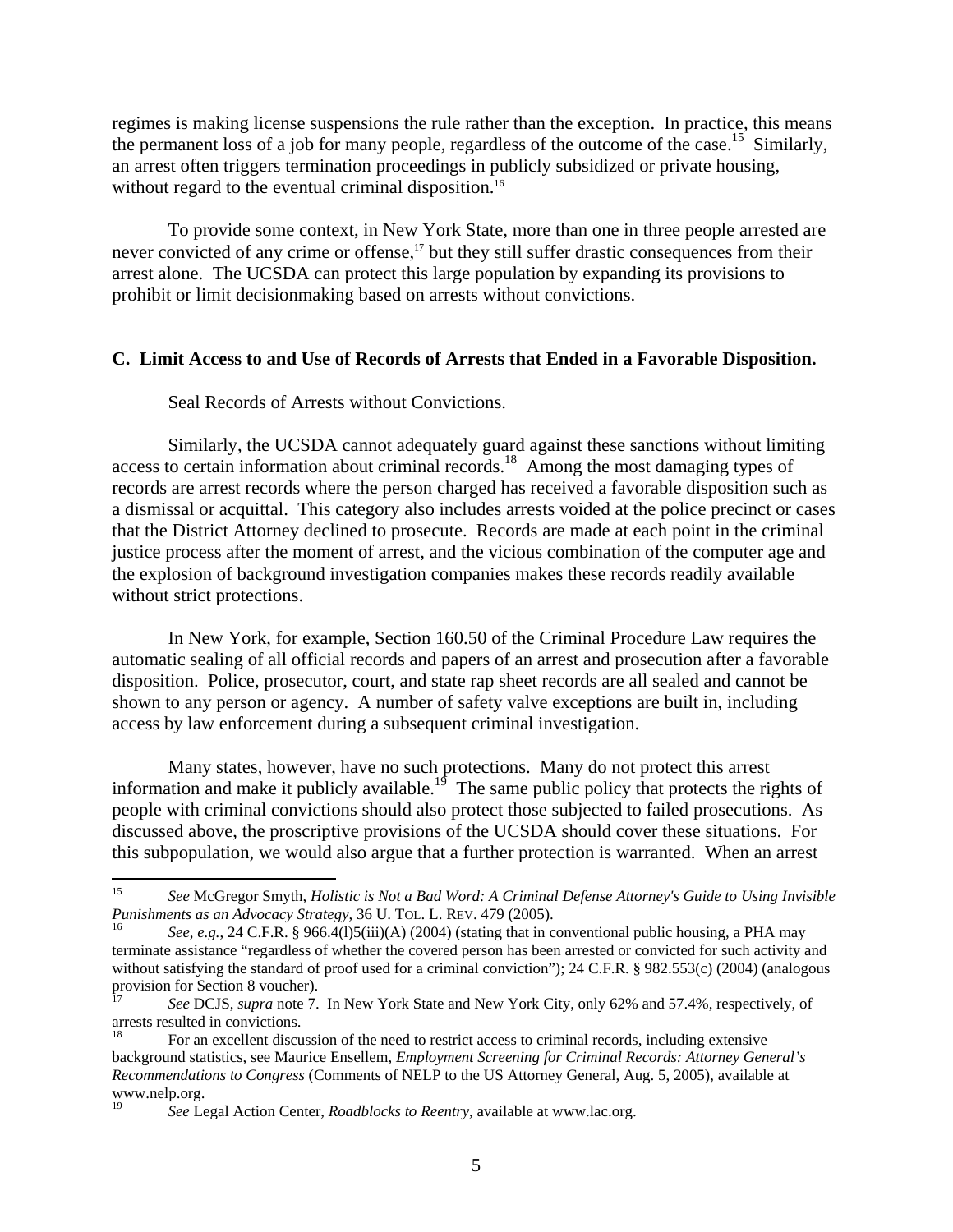and prosecution terminate favorably for the person charged, the UCSDA should affirmatively restore him or her to the legal status enjoyed prior to the arrest. New York, for example, automatically restores the rights of those in this situation, returning them to the legal position that they held before the arrest.<sup>20</sup> Fundamental to restoring this status is preventing the flow of information to parties, such as employers and landlords, who should not be making decisions based on it.

#### Limit the Use of these Sealed Records.

Explicitly limit the use of sealed records. Simple sealing provisions such as NY Crim. Proc. L. § 160.50, while strong and motivated by an impressive public policy, lack teeth. Once a sealed record is obtained, there are no clear limits to its adverse use in imposing sanctions in employment, housing, or other areas. Instead, ensure that sealing statutes include a use restriction. The goal is to prevent the use of sealed records in court proceedings, administrative proceedings, and private decisionmaking (such as private employment and housing). It could be drafted as both an evidentiary rule and a use restriction.

#### Limit Access to and Maintenance of Other Sources of Criminal History Data.

The proliferation of private databases of criminal history data, such as entries on routine credit reports, highlights the need to address the maintenance of these records. Consider adding a Fair Credit Reporting Act provision to provide stronger protections for any background check agency providing reports within the state. The accuracy of these reports is notoriously unreliable and incomplete.<sup> $21$ </sup> Some recommendations include time-limiting the reporting of arrests without convictions (none older than a year); increasing enforcement powers; ensuring that all background check companies are covered by the definition of covered entities; requiring that a copy of the report be given to each subject (to promote corrections of errors); and requiring that a copy of the report be given to each subject for comment before any adverse decision is made.<sup>22</sup> In addition, any agency or corporation covered by the state FCRA should abide by the sealing statutes and delete or remove any records that qualify for sealing.

#### **SPECIFIC RECOMMENDATIONS**

#### **Section 2. Definitions**

We recommend that Section 2 be amended to reflect the comments above about expanding coverage of the Act. In addition, when reviewing the differential protections against collateral sanctions and discretionary disqualifications, the Drafting Committee should be aware that many of the most damaging hidden punishments qualify only as "discretionary

<span id="page-5-0"></span><sup>20</sup> 

<span id="page-5-1"></span><sup>20</sup>*See* NY Crim. Proc. L. § 160.60. 21 *See* Maurice Ensellem, *Employment Screening for Criminal Records: Attorney General's Recommendations to Congress* (Comments of NELP to the US Attorney General, Aug. 5, 2005), available at www.nelp.org.<br><sup>22</sup>

<span id="page-5-2"></span>See NELP's commentary to the AG for more extensive recommendations.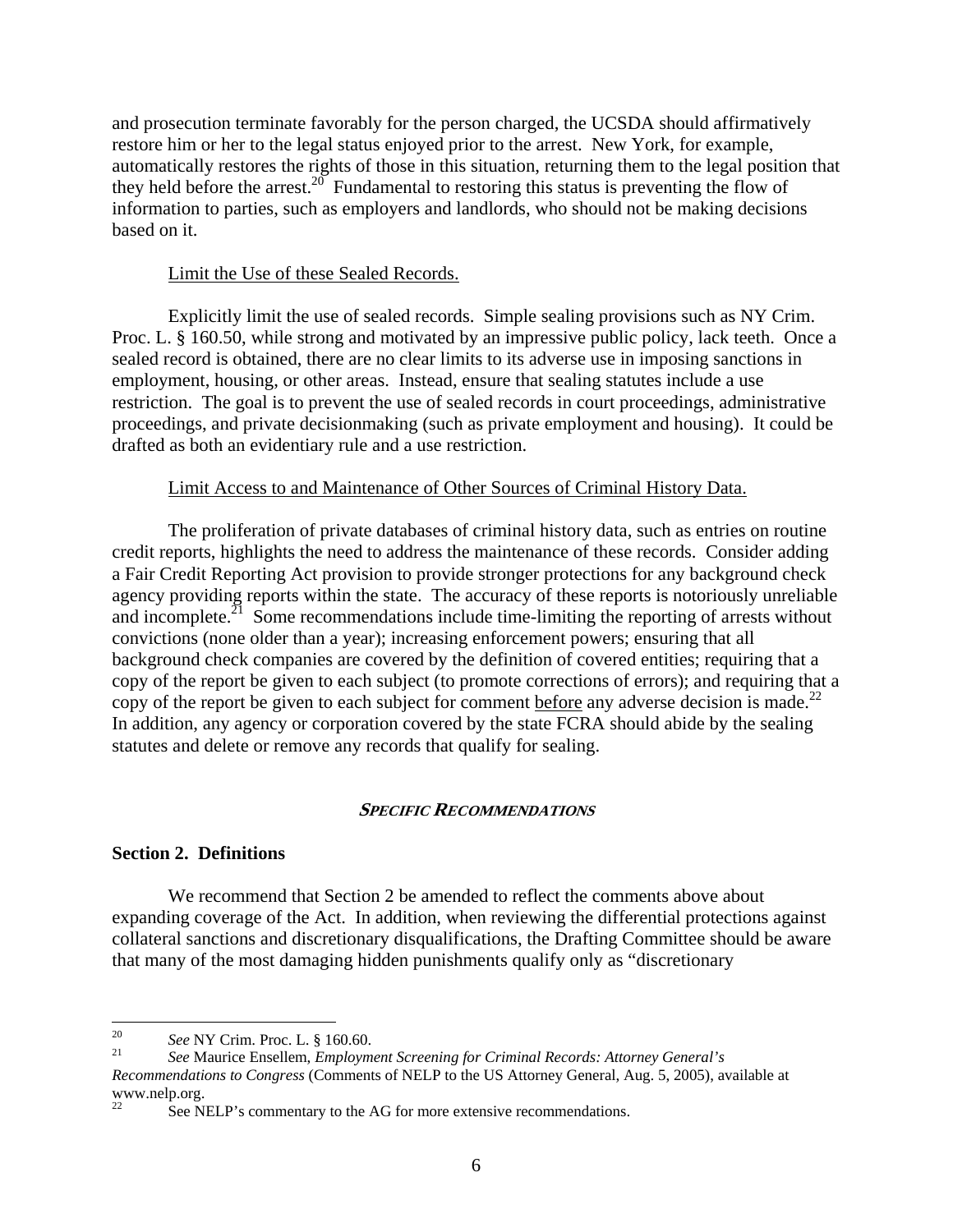disqualifications" under the current definition.<sup>23</sup> Most immigration, public housing, and employment decisions are not automatic and require the intervening decision of an independent court, agency, or official. Because these consequences fall outside the strict "collateral sanction" definition, the strongest provisions of the UCSDA do not apply.<sup>[24](#page-6-1)</sup>

### **Section 3. Collection of Collateral Sanctions and Disqualifications.**

This provision is an excellent procedural recommendation, and noteworthy for its inclusion of discretionary disqualifications in its codification requirement. We suggest that the UCSDA expand its protection beyond convictions as described above. We also recommend that the Drafting Committee take another step to fulfilling the public policy of promoting successful reentry by removing all stigmatizing labels such as "offender." Another possible title for the code, for example, is "Collateral Sanctions Resulting from Criminal Proceedings." This title would also encompass the consequences flowing from arrests and failed prosecutions. We also note that the Commentary repeatedly uses the term "felon." In addition to recommending a new term that would reflect rehabilitative goals, we suggest that the Commentary mention the legion of hidden punishments resulting from misdemeanor and minor offenses and even arrest alone.

Another interesting procedural limitation on collateral sanctions, suggested by Alan Rosenthal at the Center for Community Alternatives, is to require the filing of a "reentry impact statement" for any new legislation imposing a collateral penalty. Such a process, taken from lessons in environmental law, would ensure a fuller discussion of penalties before passage.

## **Section 4. Advisement at Guilty Plea.**

The Drafting Committee's Commentary reflects a sensitivity to the realities of the treadmill of the criminal justice system, including the pressures to plead guilty. We fear, however, that the lack of any enforcement authority for this provision vitiates its power. By omitting any sanction for failure to advise, the UCSDA replicates the most damaging legal fiction underlying the false distinction between "collateral" and "direct" consequences. By carving out a large exception to its most important criminal process mandate, the UCSDA threatens to doom itself to irrelevance.

While we recognize the importance of finality of judgments, there should be some provision for vacating or withdrawing pleas that were not adequately advised, with some proof of prejudice. Otherwise, defense counsel and judges actually have perverse incentives: it's better to give no advice or notice because there can be no finding of ineffectiveness. For example, under current New York law, vacatur for ineffective assistance can only be granted if there was affirmatively incorrect advice. The Bronx Defenders has been approached by dozens

<span id="page-6-0"></span><sup>23</sup> 

<span id="page-6-1"></span><sup>&</sup>lt;sup>23</sup> See Smyth, *supra* note 15 for a similar critique of the ABA Standards.<br><sup>24</sup> Countless practical barriers arise as well, including the tremendous weight of child support arrears accrued while in prison or the adverse effect of a criminal history on a credit report. *See, e.g.*, Ann Cammett, *Making Work Pay: Promoting Employment and Better Child Support Outcomes for Low-Income and Incarcerated Parents* (NJ Inst. For Social Justice February 2005), available at<http://www.njisj.org/reports/makingworkpay.pdf>; Amy E. Hirsch, Sharon M. Dietrich, Rue Landau, Peter D. Schneider, Irv Ackelsberg, Judith Bernstein-Baker, & Joseph Hohenstein, EVERY DOOR CLOSED: FACTS ABOUT PARENTS WITH CRIMINAL RECORDS (CLASP and Community Legal Services 2002), available at http://www.clasp.org/publications/every\_door\_closed.pdf.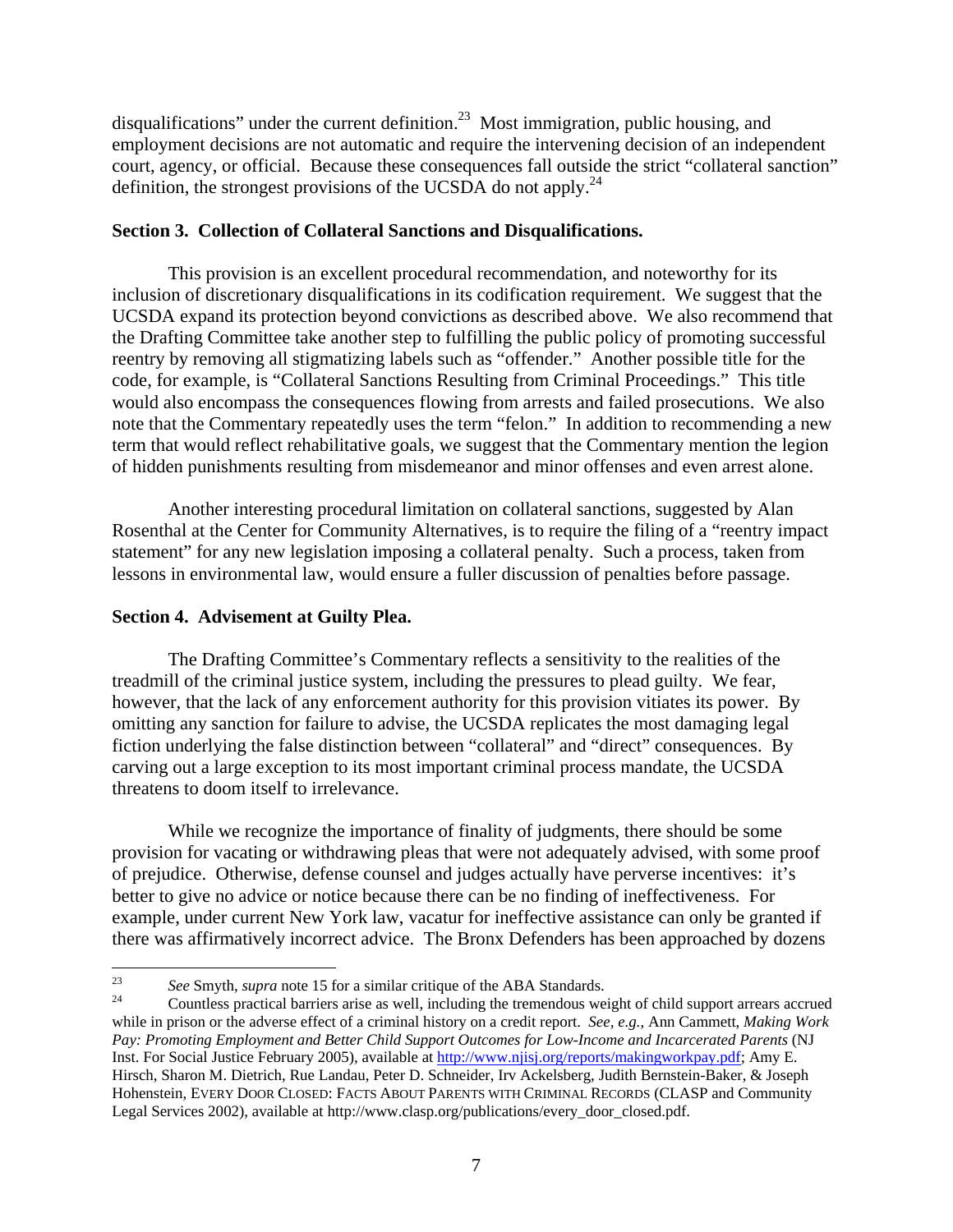of non-citizens who unknowingly plead guilty to offenses that would lead to their deportation.<sup>25</sup> Because their defense attorneys simply failed to give any advice on the immigration consequences of the pleas, the clients were not eligible for any relief, even though they would not have plead guilty had they known the immigration consequences. The remedy for noncompliance with proper advisement is therefore of immense practical importance, in contrast to the suggestion of the Commentary.

## **Section 6. Limitation of Collateral Sanctions and Disqualification Related to Employment, Education, and Licensing.**

Section 6 contains many powerful provisions that limit hidden punishments in certain areas. The wholesale conversion of all existing collateral sanctions into discretionary disqualifications, combined with the statutory presumption against the creation of new collateral sanctions, is an elegant solution. The UCSDA, however, severely limits its efficacy by restricting its application to public actions within employment, education, and licensing.

## Time-Limit all Sanctions.

As suggested by Maurice Ensellem at NELP,<sup>26</sup> all collateral sanctions and discretionary disqualifications should be time-limited from the date of the offense or conviction. In addition, lifetime disqualifications should be eliminated.

## Expand Protections to Private Decisionmaking.

In our experience representing thousands of individuals and providing technical assistance to hundreds of advocates, private discrimination against people with criminal records has the most significant and widespread impact. No solution is sufficient unless it addresses this problem. If the policy of the UCSDA is to reduce barriers to reintegration, promote employment and stability, and increase ties to lawful society, then this policy must also cabin the discretion of private actors. This policy, and the standards set forth in Section 6, must be used to define the "rationality" of private decisionmaking in the same way that other anti-discrimination laws have shaped the world around us.

## Expand Protections to Other Areas such as Housing, Voting, and Family Law.

Moreover, other substantive areas beg for the protection of the UCSDA. Housing, in particular, is fundamental to the reentry process in the same way that employment is. As criminal records are widely available over the internet, through cheap background checks, and on credit reports, landlords increasingly use them to discriminate against people who have been

<span id="page-7-0"></span><sup>25</sup> 25 These individuals had been represented by other defense counsel in their criminal cases. The Bronx Defenders has a full time immigration attorney who specializes in the immigration consequences of criminal proceedings and advises our non-citizen clients and staff attorneys prior to pleas.<br><sup>26</sup> Maurice Ensellem, *Employment Screening for Criminal Records: Attorney General's Recommendations to* 

<span id="page-7-1"></span>*Congress* (Comments of NELP to the US Attorney General, Aug. 5, 2005), available at www.nelp.org.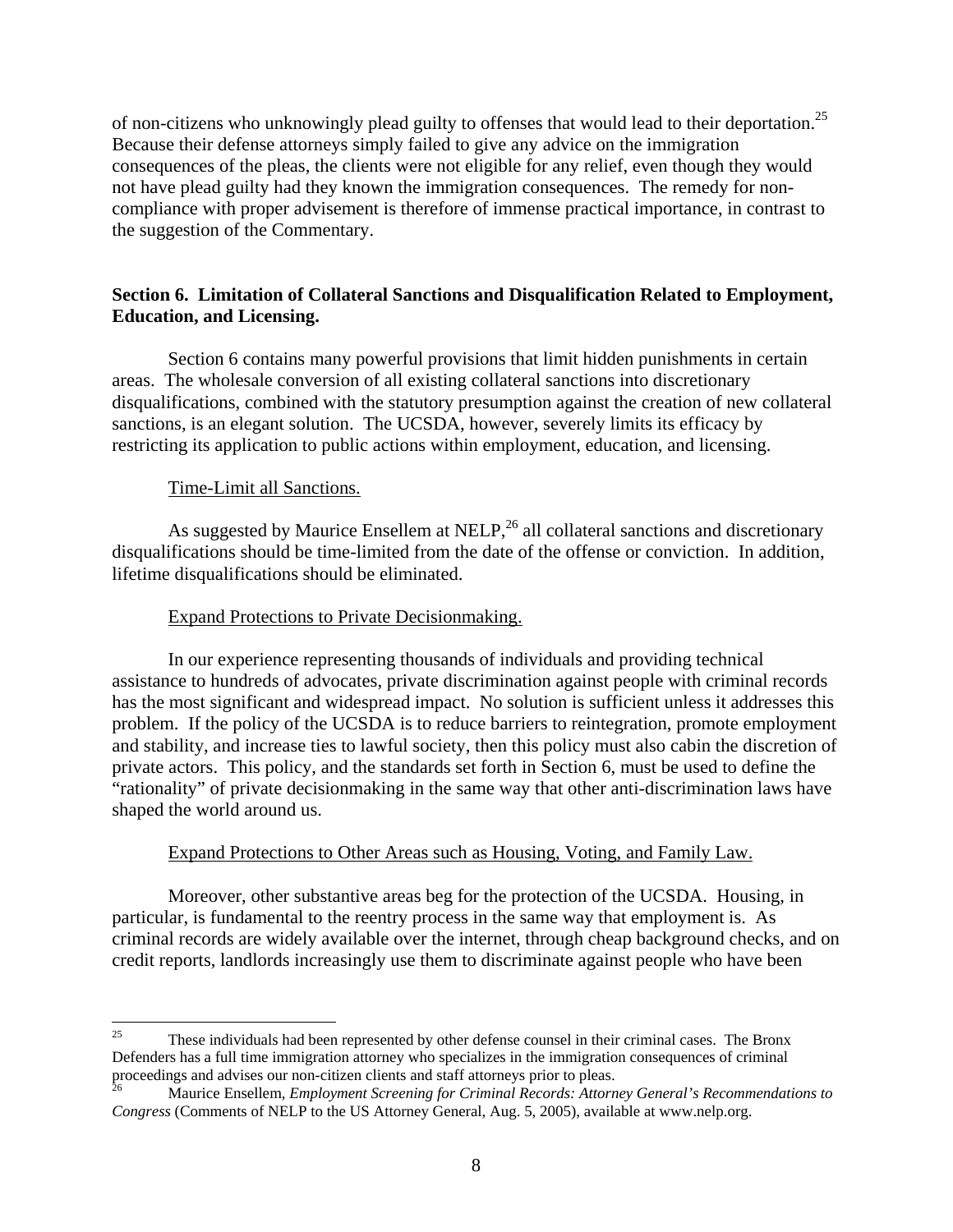through the criminal justice system. A few days ago, we received a hotline query typical for Reentry Net:

> I am writing on behalf of [a community-based organization] in search of information on housing [people with criminal records]. We run a drop-in center for single homeless adults, a significant number of whom [have criminal records]. We are having difficulty providing housing placements for those with criminal records as many private building owners do background checks which make our clients ineligible. I found your information on-line and was wondering if you know of any programs or organizations that we could refer our clients to for this service. Thank you for your assistance.

Other areas besides housing warrant protection as well, including drivers' licenses (critical to employment), family law, child support arrears[,27](#page-8-0) voting, and public benefits and subsidies. Specific provisions could include:

- requiring that the state opt out of the drug felony ban on receipt of benefits funded by Temporary Assistance for Needy Families (TANF);<sup>28</sup>
- requiring that the Department of Corrections and the state welfare office facilitate Medicaid and general assistance applications for eligible jail and prison inmates 45 days before release;
- suspending rather than terminating Medicaid for jail and prison inmates (as recommended by the federal government); $^{29}$  and
- allowing courts to consider retroactive reduction or annulment of child support arrears for people whose incarceration has made it impossible for them to pay.

# Add a List of Prohibited Collateral Sanctions.

The ABA Standards provided an excellent list of sanctions that should never be imposed. The Commentary to the UCSDA notes the ABA provision, but provides no explanation for its exclusion. We believe that such a list is critical for a model statute.

# Add Enforcement Mechanisms.

Despite its strong proscriptive language, the UCSDA is notably devoid of any enforcement mechanisms. New York's long experience with various protections against collateral sanctions has proven the importance of strong enforcement tools – because New York

<span id="page-8-0"></span><sup>27</sup> 27 For example, states have the authority to suspend child support obligations automatically during terms of incarceration. *See* Ann Cammett, *Making Work Pay: Promoting Employment and Better Child Support Outcomes for Low-Income and Incarcerated Parents* (NJISJ, Feb. 2005); Jessica Pearson, *Building Debt While Doing Time: Child Support and Incarceration*, ABA JUDGES' JOURNAL, Vol. 43, No. 1, at 6 (Winter 2004).<br><sup>28</sup> *See* N.Y. Soc. Serv. L. § 95.<br><sup>29</sup> *See* Letter of Glenn Stanton to State Medicaid Directors (May 25, 2004).

<span id="page-8-1"></span>

<span id="page-8-2"></span>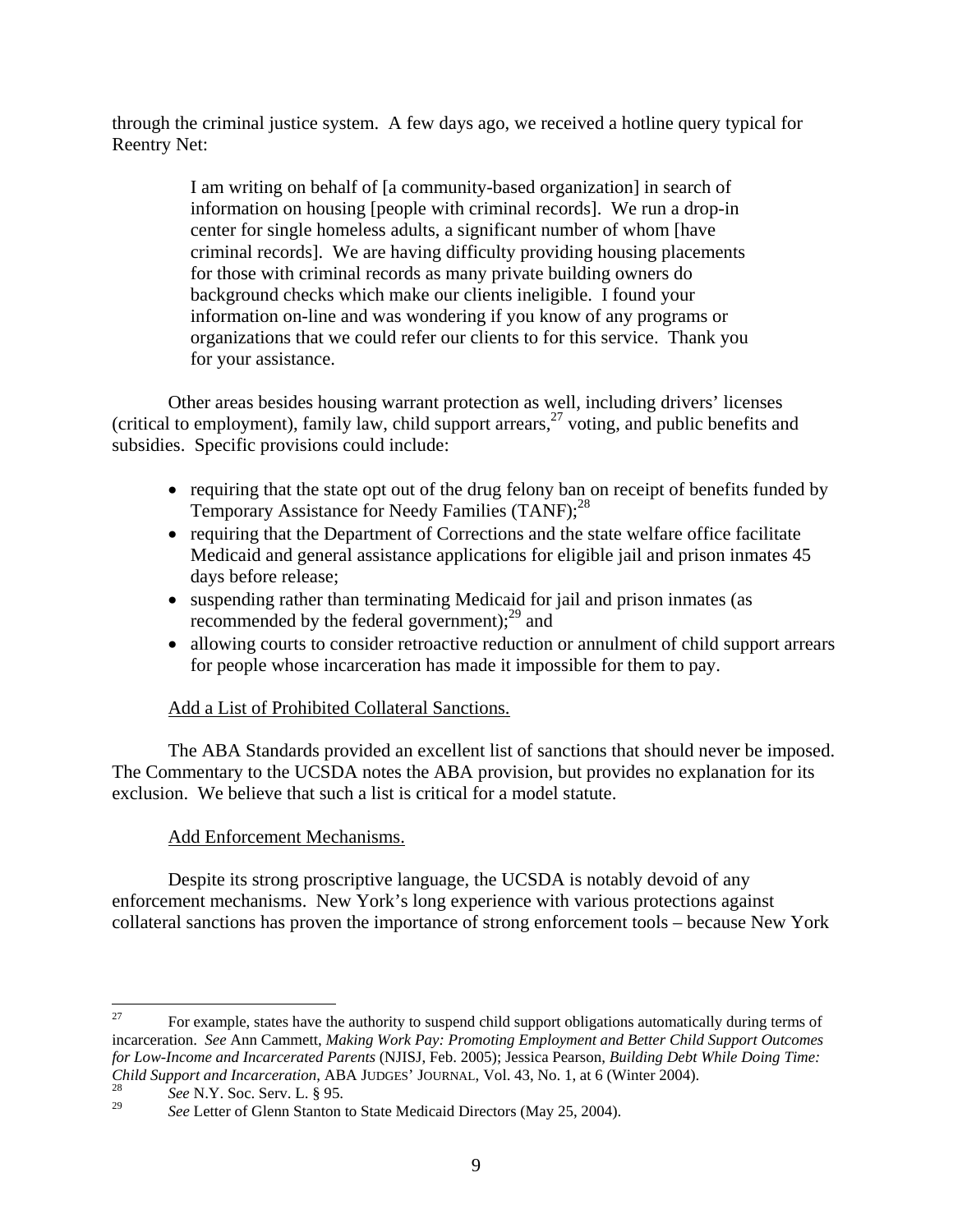lacks them, the paper protections are largely ignored. A recent study of employment discrimination in New York City proved this point.<sup>30</sup>

We recommend that the Drafting Committee add a set of enforcement provisions, including administrative remedies and enforcement, private rights of action, and attorneys' fees. It may be more helpful to reframe the protections as anti-discrimination laws, using the Model Sentencing and Corrections Act and NY Exec. L. § 296(16) as examples. As a reasonable corollary to the private right of action, a model code should also provide an affirmative defense to employers, landlords, and other decisionmakers who follow the decisionmaking factors set out in Section 6. For example, an employer that can prove it complied with that process would have a defense against a negligent hiring lawsuit.

#### **Add Section Requiring Consideration of Collateral Sanctions and Discretionary Disqualifications at Sentencing.**

The UCSDA should add a provision requiring the sentencing court to take into account all applicable collateral sanctions and discretionary disqualifications in making a sentencing determination. The ABA Standards recommend a similar approach. Such a consideration is fundamental to an expanded conception of truth in sentencing and to determining the true equities of a sentence.

#### **I STRUCTURAL MPROVEMENTS IN SERVICES**

Structural reform in the service sector may be beyond the scope of the Drafting Committee's mandate. We believe, however, that any discussion of hidden sanctions should also reference the disjunction between the draconian consequences of criminal proceedings and the incredible dearth of services available to mitigate them. In the face of dire need for effective services for the hundreds of thousands of people involved with the criminal justice system, there is an enormous gap in comprehensive programs. This gap primarily manifests itself in three ways:

1. Many clients simply cannot obtain necessary services, particularly legal services, to cope with hidden civil consequences.<sup>31</sup>

<span id="page-9-0"></span> $30$ 30 *See* Devah Pager & Bruce Western, *Barriers to Employment facing Young Black and White Men with Criminal Records* (Draft, 2005).<br><sup>31</sup> A recent study by the Legal Services Corporation found that, each year, four out of five low-income

<span id="page-9-1"></span>Americans needing legal help are unable to obtain it, leaving at least 16 million legal problems unaddressed. See "Documenting the Justice Gap in America: The Current Unmet Civil Legal Needs of Low-Income Americans" (LSC, Sept. 2005), available at [http://www.lsc.gov/pressr/releases/101705pr.htm.](http://www.lsc.gov/pressr/releases/101705pr.htm) While there is one attorney per 525 people in the general population, there is only one legal aid attorney for every 6,861 low-income people. Another study found that no more than 14% of the legal needs of New York's poor were being met. *See* Evan A. Davis, Otto L. Walter Lecture at New York Law School, *A Lawyer Has an Obligation: Pro Bono and the Legal Profession* (Apr. 10, 2001), *available at* http://www.abcny.org/currentarticle/otto\_walter\_lecture.html. In New York, one of the largest legal services providers is forced to turn away at least six eligible clients for every client that it can help. *See* Michael Barbosa, *Lawyering at the Margins*, 11 AM. U. J. GENDER SOC. POL'Y & L. 135, 137 (2003).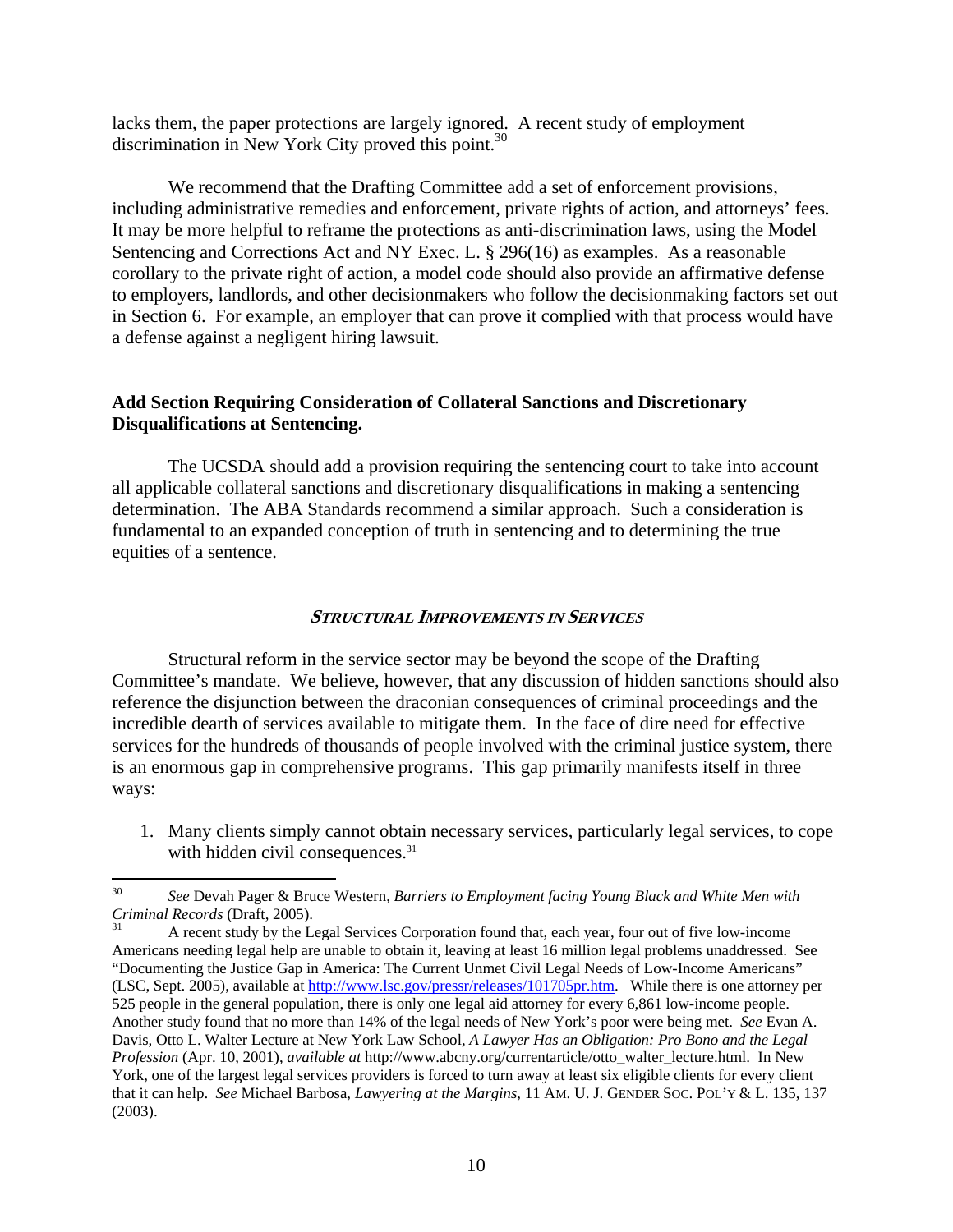- 2. The existing services are fragmented and marked by a lack of coordination and communication.[32](#page-10-0)
- 3. When clients are able to access services, the providers are often uninformed about the wide-ranging consequences of criminal proceedings, particularly those outside the provider's narrow practice areas.<sup>33</sup>

In the current system, structural barriers make it nearly impossible for people to get the services that they need to return successfully from prison or jail and reestablish themselves in a supportive community. The effects of involvement with the criminal justice system require the participation of social service agencies, civil legal aid lawyers, and criminal defense attorneys.

Existing reference resources and practice materials are simply difficult to find and access. The delivery system is fragmented and under-resourced. Advocates too often must work hard at locating resources through word-of-mouth, informal networks, or scattered trainings. In many cases, they do not find the existing resources. Many organizations have developed helpful materials that exist only in print form, and few advocates outside of that office or service area know about them. Those resources that are accessible through the internet are disorganized and scattered across dozens of websites. Meanwhile, no existing structure facilitates communication and collaboration across professional sectors or areas of expertise.<sup>34</sup>

How does this play out for individual clients? A person charged with endangering the welfare of a child could easily have a criminal defense attorney handling his criminal case, a family court lawyer handling a related civil action on abuse, neglect, or termination of parental rights, a civil legal services attorney handling his eviction case, and a social services agency providing treatment services.

Another example: a person reentering the community after incarceration could have housing and family law needs that a civil legal services attorney should address, but also extensive treatment needs – such as substance abuse or family counseling – that social services providers should meet.

The breadth of hidden consequences demonstrates that individuals leaving jail and prison need coordinated advocacy, not segregated services. Conventional divisions of labor continually fail to address this need. An effective response to these problems must cut across sectors and must be holistic.

Though the real solutions to these problems will only come with extensive systemic change – alleviating the true repeat offenders of poverty and racism in our communities – specific improvements in service delivery to the reentry community would reduce recidivism and

<span id="page-10-0"></span> $32<sup>°</sup>$ 32 McGregor Smyth, The Bronx Defenders, *Reentry.net: Report on the Planning Process 9-10* (Apr. 2004) (on file with author). 33 *See id*.; Gabriel J. Chin, *Race, the War on Drugs, and the Collateral Consequences of Criminal Conviction*,

<span id="page-10-1"></span><sup>6</sup> J. GENDER RACE & JUST. 253, 254 (2002).<br><sup>34</sup> Reentry Net/NY, which launched on November 3, is an attempt to solve these problems. It will strengthen

<span id="page-10-2"></span>and expand capacity in the field with an online library of hundreds of resources selected by experts, directories of service providers, the latest news and events, and online communications tools.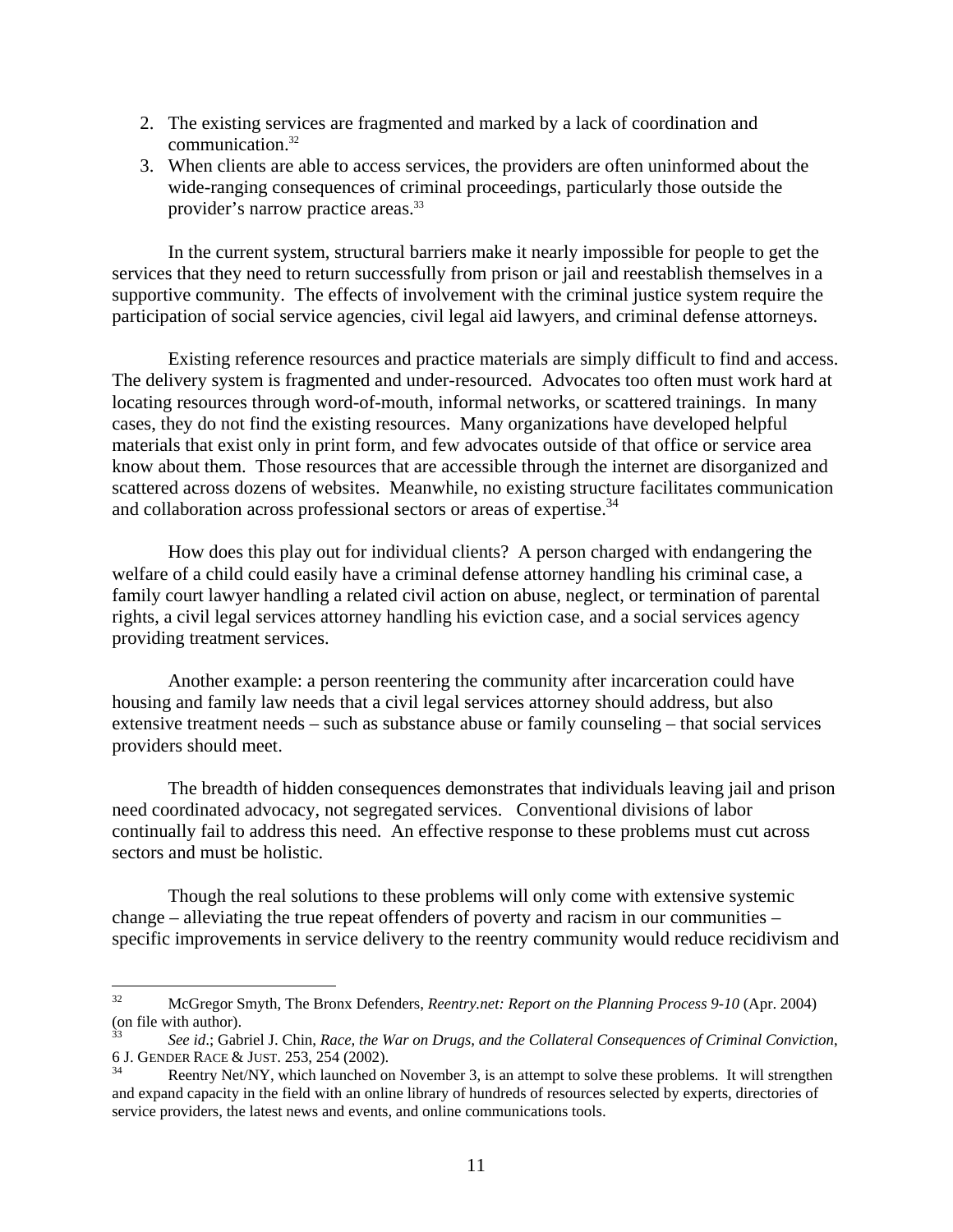government spending on incarceration, and fundamentally improve outcomes for everyone involved.

## **Breaking the Cycle**

Coordinated or integrated services from the time of arrest can target hidden consequences to resolve clients' problems in a comprehensive manner. The Bronx Defenders' experience, for example, has shown the following:

- ! Comprehensive services can help stabilize a family during the crisis of a criminal case and address many of the underlying social problems (such as addiction and homelessness) that contribute to the cycle of poverty and crime.
- ! By mitigating the collateral damage of criminal proceedings (such as eviction or loss of a job), comprehensive services can address the root problems that lead to crime and help clients reenter society as productive citizens.
- ! Integrated, coordinated services are also crucial for formerly incarcerated people. Legal assistance for issues ranging from employment and housing to immigration and procuring ID, social services to address the range of problems encountered during the reintegration process, and ongoing access to quality criminal defense have proven effective in stopping the cycle of recidivism.

### **Create and Consolidate Funding Streams**

As illustrated above, our formerly incarcerated clients specifically suffer from both an overall lack of services, and from the lack of communication and coordination among services they do access. To begin to address the problems faced by the reentry community and improve overall outcomes for individuals, new funding must address these problems directly. Specifically, we recommend:

- ! *More flexible funding to better address the needs of diverse constituencies*: Funding sources should overcome rather than reinforce strict divisions of labor and expertise that currently fragment service delivery. Funding streams should be flexible enough to support a wide range of education and skill development: defense attorneys educating themselves about the hidden civil legal consequences of criminal proceedings; social service organizations accessing training and materials on overcoming legal barriers their clients face; and civil legal services attorneys gaining exposure to these hidden sanctions and moving beyond specialized practice areas.
- ! *Support existing experience*: Public defenders, civil legal services attorneys, social services providers, researchers and community organizations are already educating themselves about the broad range of reentry issues, including collateral sanctions. Individual advocates and organizations are developing systems that facilitate communication, implementing innovative strategies for overcoming barriers to reintegration, and sharing best practices with each other. The best use of new funding